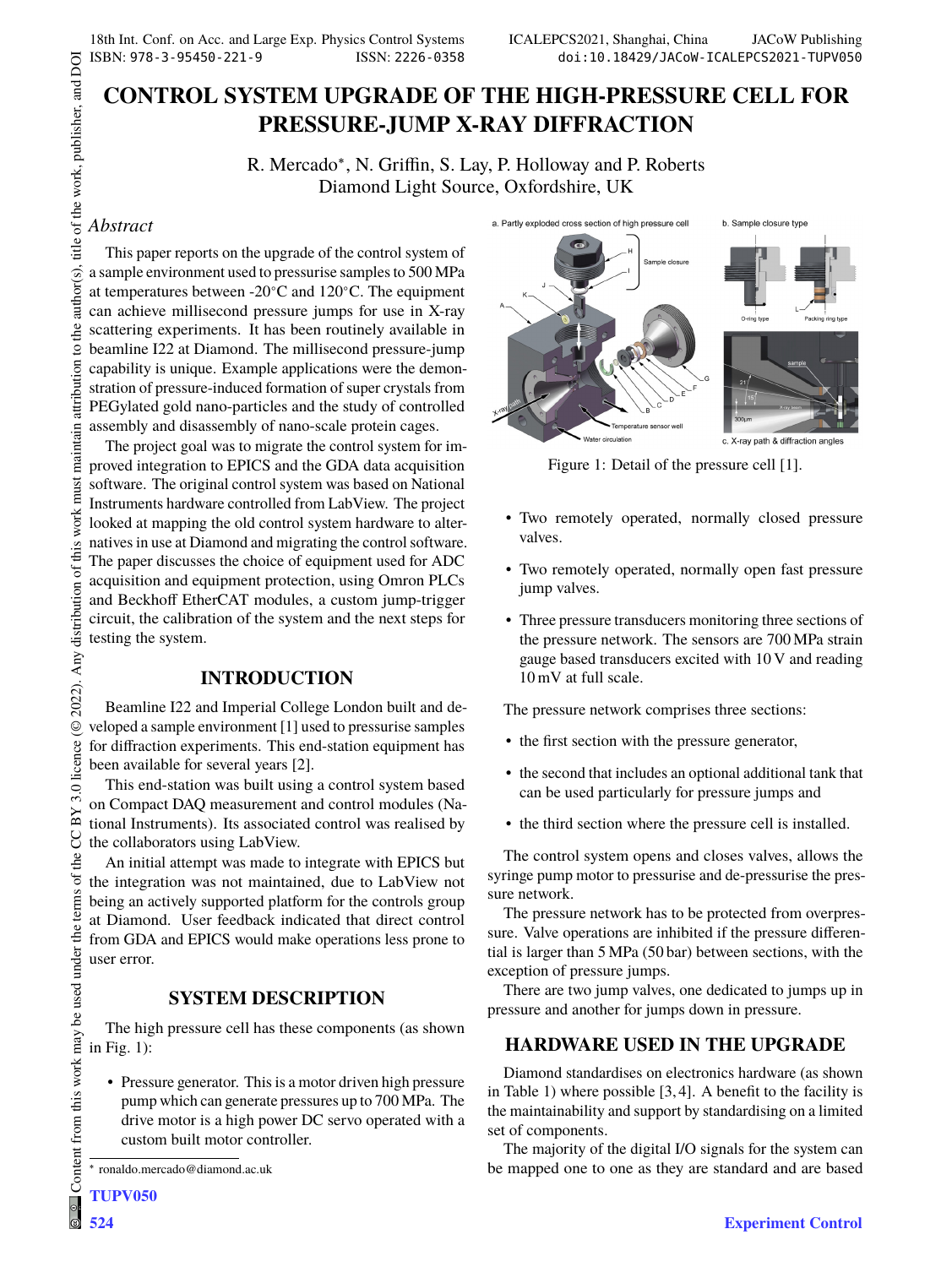| Table 1: Hardware Module Types and Replacements |  |  |
|-------------------------------------------------|--|--|
|-------------------------------------------------|--|--|

| <b>Function</b>                          | <b>Original module</b>        | <b>Replacement</b>               |
|------------------------------------------|-------------------------------|----------------------------------|
| Cell temperature PT100 sensor            | RTD Input NI-9217             | Omron CJ1W-TS562                 |
| Pump piston positioner linear transducer | Analogue input NI-9201        | Omron CJ1W-MAD42                 |
| Motor speed control                      | 10V Analogue output NI-9263   | Omron CJ1W-MAD42                 |
| Motor ON                                 | 24V Digital Output NI-9263    | Omron CJ1W-OD212                 |
| <b>Motor Direction</b>                   | 24V Digital Output NI-9263    | $CJ1W-OD212$                     |
| Valves open/close (Solenoids)            | 24V Digital Output NI-9263    | $CJ1W-OC201$                     |
| Limit switches                           | 24V Digital Input NI-9241     | Omron CJ1W-ID211                 |
| Trigger for pressure jump                | High speed digital IO NI-9401 | Custom jump circuit              |
| Pressure signals                         | Bridge input NI-9237          | Strain gauge amplifier RDP DR7DC |
|                                          |                               | Omron CJ1W-MAD42 (Equipment      |
|                                          |                               | protection ADC) Beckhoff EL3702  |
|                                          |                               | (Fast ADC capture)               |



Figure 2: Electronics cabinet of the upgraded control system.

on 24 V on/off, a PT100 temperature sensor and analogue 0-10 V I/O.

Reading the strain gauge is a more specialised operation that originally used the NI-9237 module. A strain gauge amplifier was selected based on prior experience: the RDP Electronics (Wolverhampton, UK) DR7DC. The amplifier converts the millivolt strain gauge signal to the usual control range of 0-10 V. The signal is read by ADCs in parallel.

The most recent standard set of components (as shown in Fig. 2) includes a strain gauge EtherCAT module (Beckhoff EL3356), but its acquisition speed was not adequate to capture a pressure jump.

The PLC system controls the system protection, arms the pressure jumps and controls the motor for the pressure generation. The supervisory control uses EPICS. The fast EtherCAT ADC signals are captured using the ADEthercat area detector plug-in described below.

One important requirement was the desire to acquire the pressure signal during the pressure jump. An in-house electronics module was created to trigger a pressure jump on a hardware trigger signal from the beamline acquisition system. This replaced the NI-9401 high speed digital I/O module. The design was based around an inexpensive flip flop and current driver that opens a valve for a pressure jump using a TTL signal in order to synchronise with the image acquisition with the x-ray detectors. For a pressure jump acquisition the valve is "armed" so that it opens on the trigger.

During early testing the simplistic electronic design turned out to be vulnerable to noise when operating real solenoids. It took careful diagnosing and re-work of the circuit to improve the pressure jump circuit noise immunity by adding filters.

Other difficulty was signal noise from the transducers. The solution was to modify the cabling between the transducers and the strain gauge amplifiers with improved shielding and grounding.



Figure 3: Top level EPICS control screen showing the pressure network.

#### **ADETHERCAT**

The pressure signals are captured at 10 kHz using the DLS EtherCAT EPICS scanner (as shown in Fig. 3). The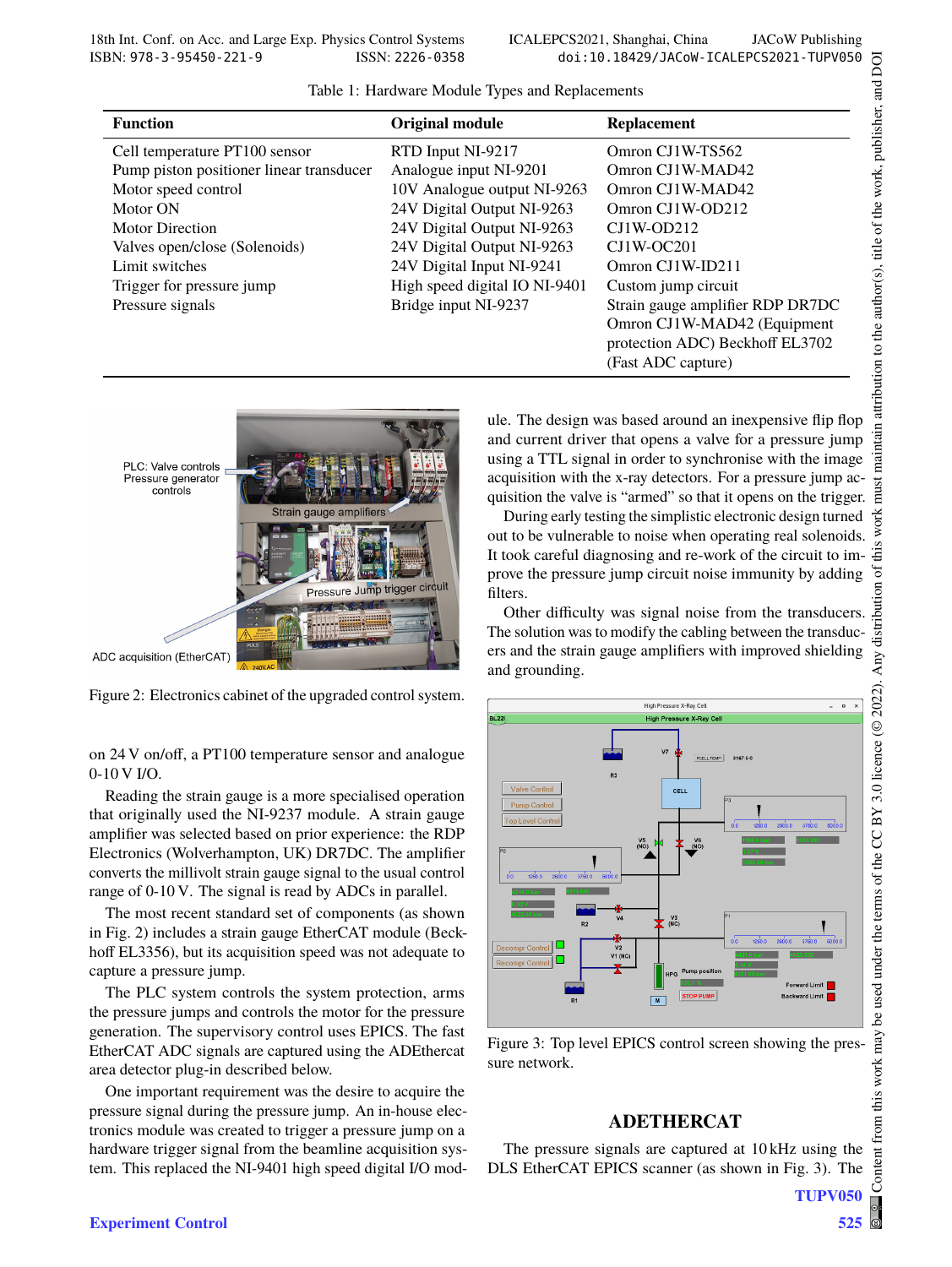ADEthercat area detector plug-in was used to capture the signal. ADEtherCAT is a variety of driver to read ADC to area detector. It was inspired by prior experience with the D-TACQ ADC (Glasgow, UK) and beam position monitor devices (e.g. quadEM [5]) that use the EPICS area detector framework to operate on 1-D signals. ADEthercat converts ADC signals from the EtherCAT master used in the Diamond ethercat EPICS driver [6] to 'image' frames. The two dimensions of the 'image' are the number of signals and 'n' samples. For the pressure cell application there are four signals captured, three for the pressures in the network and a fourth signal of the trigger value.

An immediate benefit was the ability to use a software plug-in 'NDReframe' that allows triggering on a 1-D signal as it is streamed. This solves a limitation of EtherCAT hardware that does not otherwise provide a method of triggering for data capture. The framework also adds for free the ability to write the signal to HDF5 files, which are the standard for data acquisition.

A custom pressure scaling plug-in was developed that applies the calibration method described below (Fig. 4).



Figure 4: Plot of example pressure jump. Optimized fast valve achieves jump time of approx. 5 ms. The traces shown are the trigger (red) and pressure measurement (blue). The data capture uses the ADEthercat driver. The data scaled using a custom scaling plug-in and written to an HDF5 file using the area detector file writer plug-in.

#### **AUTOMATED OPERATIONS**

There is a mode of operation implemented at the PLC level to achieve a target pressure or a target position. It was implemented at the PLC level because it allows closer control at shorter cycle times than the supervisory control in EPICS.

There are modes of operation of higher abstraction that are implemented using a python soft IOC [7]. The operations allow setting up a pressure and setting a pressure jump.

The volume and stroke of the pressure generator are not large enough to achieve an arbitrary pressure in a single operation. Two examples are that to reach certain higher

DOI

pressures the network needs to be refilled and to reach lower pressures sometimes water needs to be removed from the pressure network.

The logic allows the composition of sequences of operations to liberate the user from potentially tedious operations of pressurising the network to reach high pressures. This is more important when using the expansion tank option in the middle section of the pressure network. In tests a filling in operation needed to follow the steps to fill in and pressurise in steps for about 10 minutes with several dozen operations.

## **CALIBRATION**

A significant hurdle to realising the project was also the calibration of the pressure signals. Calibration facilities use a calibration rig where a special oil is pressurised with known weights to reach high pressures. It was not practical or possible to operate the equipment with its full upgraded electronics read-out next to the calibrator.

Instead of this, the beamline obtained calibration certificates from ASCO Instruments (Châteaufort, France). The calibration points were linearised based on the eleven data pairs of pressure vs strain gauge voltage obtained at the calibration facility. To calibrate the electronics, the millivolt signals were input to the electronics components using a precision millivolt source (Time Electronics 1006 DC Millivolt Source Model 404S).

At lower pressures, below 50 MPa (500 bar), the calibration was changed to reflect that when opening the valves to atmospheric pressure the linearised calibration did not read zero as expected.

The result is a custom scaling mode where there are two linearisations above and below the 50 MPa threshold. This was reflected in a custom area detector pressure scaling plug-in prepared for the pressure cell and also in the PLC software.

The use of ADCs reading the amplifier signal in parallel for fast ADC capture and machine protection resulted in different voltage readings by a few millivolts after amplification. A calibration correction was adopted to account for this discrepancy that was attributed to impedance mismatch of the ADCs [8, 9].

## **CURRENT STATUS AND IDEAS FOR IMPROVEMENT**

The system is being tested in an off-line laboratory and integration with the beamline will follow.

The project was conceived nearly five years ago. More recently it has become possible for Omron PLCs to also support EtherCAT modules that can capture ADC signals at 100 kHz. Using a higher speed CPU and the NX range of PLCs it should be possible to get the required ADC acquisition speed. The missing component is a software layer to 'stream' the ADC waveforms to area detector. This would be a welcome improvement over the current state in which limited developer effort is available to support adding more module types using the Diamond ethercat EPICS driver.

this work may

from 1

Content

 $\circledast$